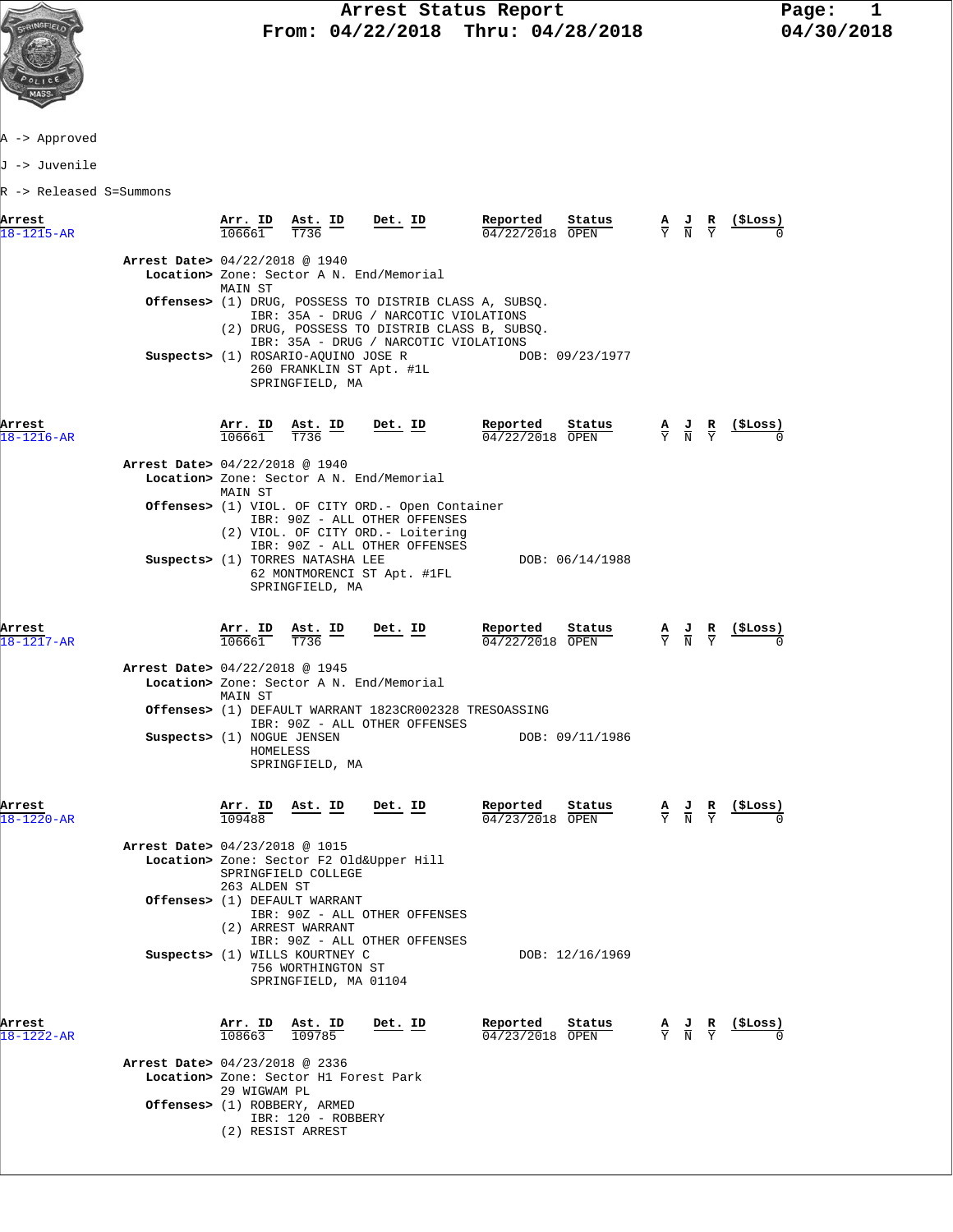| A -> Approved           |                                |                                          |                                                                                                                    |                                                                                                                                               |                                                                                        |                 |                                                                                                 |                                                                                                 |                                   |
|-------------------------|--------------------------------|------------------------------------------|--------------------------------------------------------------------------------------------------------------------|-----------------------------------------------------------------------------------------------------------------------------------------------|----------------------------------------------------------------------------------------|-----------------|-------------------------------------------------------------------------------------------------|-------------------------------------------------------------------------------------------------|-----------------------------------|
| J -> Juvenile           |                                |                                          |                                                                                                                    |                                                                                                                                               |                                                                                        |                 |                                                                                                 |                                                                                                 |                                   |
| R -> Released S=Summons | Suspects> (1) LOPEZ GERALD     |                                          | (3) A&B ON POLICE OFFICER<br>(4) A&B ON POLICE OFFICER<br>SPRINGFIELD, MA 01101                                    | IBR: 13B - SIMPLE ASSAULT<br>IBR: 13B - SIMPLE ASSAULT<br>IBR: 13B - SIMPLE ASSAULT<br>101 KENSINGTON AVE Apt. #2NDL                          |                                                                                        | DOB: 03/06/2000 |                                                                                                 |                                                                                                 |                                   |
| Arrest<br>18-1228-AR    |                                |                                          | $\frac{\texttt{Arr.}}{106668}$ $\frac{\texttt{ Ast.}}{\texttt{W}383}$ $\frac{\texttt{ID}}{\texttt{D}}$             | $Det$ . ID                                                                                                                                    | Reported<br>04/24/2018 OPEN                                                            | Status          | $\frac{\mathbf{A}}{\mathbf{Y}}$ $\frac{\mathbf{J}}{\mathbf{N}}$ $\frac{\mathbf{R}}{\mathbf{Y}}$ |                                                                                                 | $\frac{\text{(}$ SLoss $\text{)}$ |
|                         | Arrest Date> 04/24/2018 @ 0217 | MAIN ST                                  | Offenses> (1) DEFAULT WARRANT<br>Suspects> (1) THOMPSON WILLIAM ANTHONY<br>72 GARFIELD ST<br>SPRINGFIELD, MA 01109 | Location> Zone: Sector A N. End/Memorial<br>IBR: 90Z - ALL OTHER OFFENSES                                                                     |                                                                                        | DOB: 09/24/1992 |                                                                                                 |                                                                                                 |                                   |
| Arrest<br>18-1229-AR    |                                |                                          | $\frac{\text{Arr.}}{\text{V003}}$ $\frac{\text{Ast.}}{\text{112505}}$                                              | <u>Det.</u> ID                                                                                                                                | Reported<br>$04/24/2018$ OPEN                                                          | Status          |                                                                                                 | $\frac{A}{Y}$ $\frac{J}{N}$ $\frac{R}{Y}$                                                       | <u>(\$Loss)</u>                   |
|                         | Arrest Date> 04/24/2018 @ 0759 | MAIN ST                                  | MGM CONSTRUCTION SITE<br>Offenses> (1) LARCENY OVER \$250                                                          | Location> Zone: Sector El Metro/South End                                                                                                     |                                                                                        |                 |                                                                                                 |                                                                                                 |                                   |
|                         |                                |                                          | 43 SCHOOL ST<br>SPRINGFIELD, MA                                                                                    | IBR: 23H - ALL OTHER LARCENY<br>(2) ASSAULT W/DANGEROUS WEAPON<br>IBR: 13A - AGGRAVATED ASSAULT<br>Suspects> (1) MONTANEZ-ORTIZ HECTOR ALEXIS | DOB: 03/19/1984                                                                        |                 |                                                                                                 |                                                                                                 |                                   |
| Arrest<br>18-1231-AR    | Arrest Date> 04/24/2018 @ 1146 | $\frac{\texttt{Arr.}}{\texttt{M794}}$ ID | <u>Ast. ID</u><br>112459                                                                                           | Det. ID                                                                                                                                       | $\frac{\text{Reported}}{04/24/2018}$ Statu                                             | <b>Status</b>   |                                                                                                 | $\frac{\mathbf{A}}{\mathbf{Y}}$ $\frac{\mathbf{J}}{\mathbf{N}}$ $\frac{\mathbf{R}}{\mathbf{Y}}$ | <u>(SLoss)</u>                    |
|                         |                                | 130 PEARL ST                             | Offenses> (1) ARREST WARRANT<br>Suspects> (1) HOOPER CHARLES                                                       | Location> Zone: Sector E2 Metro/6Corners<br>IBR: 90Z - ALL OTHER OFFENSES                                                                     |                                                                                        | DOB: 08/03/1973 |                                                                                                 |                                                                                                 |                                   |
| Arrest                  |                                |                                          | 148 TAYLOR ST<br>SPRINGFIELD, MA<br>$\frac{\text{Arr.}}{106661}$ $\frac{\text{Ast.}}{T736}$ $\frac{\text{ID}}{T}$  | <u>Det. ID</u>                                                                                                                                | Reported                                                                               | Status          |                                                                                                 | $\frac{A}{Y}$ $\frac{J}{N}$ $\frac{R}{Y}$                                                       | (ŞLoss)                           |
| 18-1232-AR              | Arrest Date> 04/24/2018 @ 1707 | 49 SCHOOL ST                             | Suspects> (1) NUNEZ ELIZABETH<br>86 BYERS Apt. #103<br>SPRINGFIELD, MA                                             | Location> Zone: Sector E2 Metro/6Corners<br>IBR: 90Z - ALL OTHER OFFENSES                                                                     | 04/24/2018 OPEN<br>Offenses> (1) DEFAULT WARRANT DOCKET 1823CR003419 DRUG PPSS CLASS A | DOB: 01/16/1986 |                                                                                                 |                                                                                                 |                                   |
| Arrest<br>18-1236-AR    |                                | Arr. ID<br>112502                        | Ast. ID<br>010681                                                                                                  | Det. ID                                                                                                                                       | Reported<br>04/24/2018 OPEN                                                            | Status          |                                                                                                 | $\frac{\mathbf{A}}{\mathbf{Y}}$ $\frac{\mathbf{J}}{\mathbf{N}}$ $\frac{\mathbf{R}}{\mathbf{Y}}$ | (ŞLoss)                           |

 **Arrest Date>** 04/24/2018 @ 2206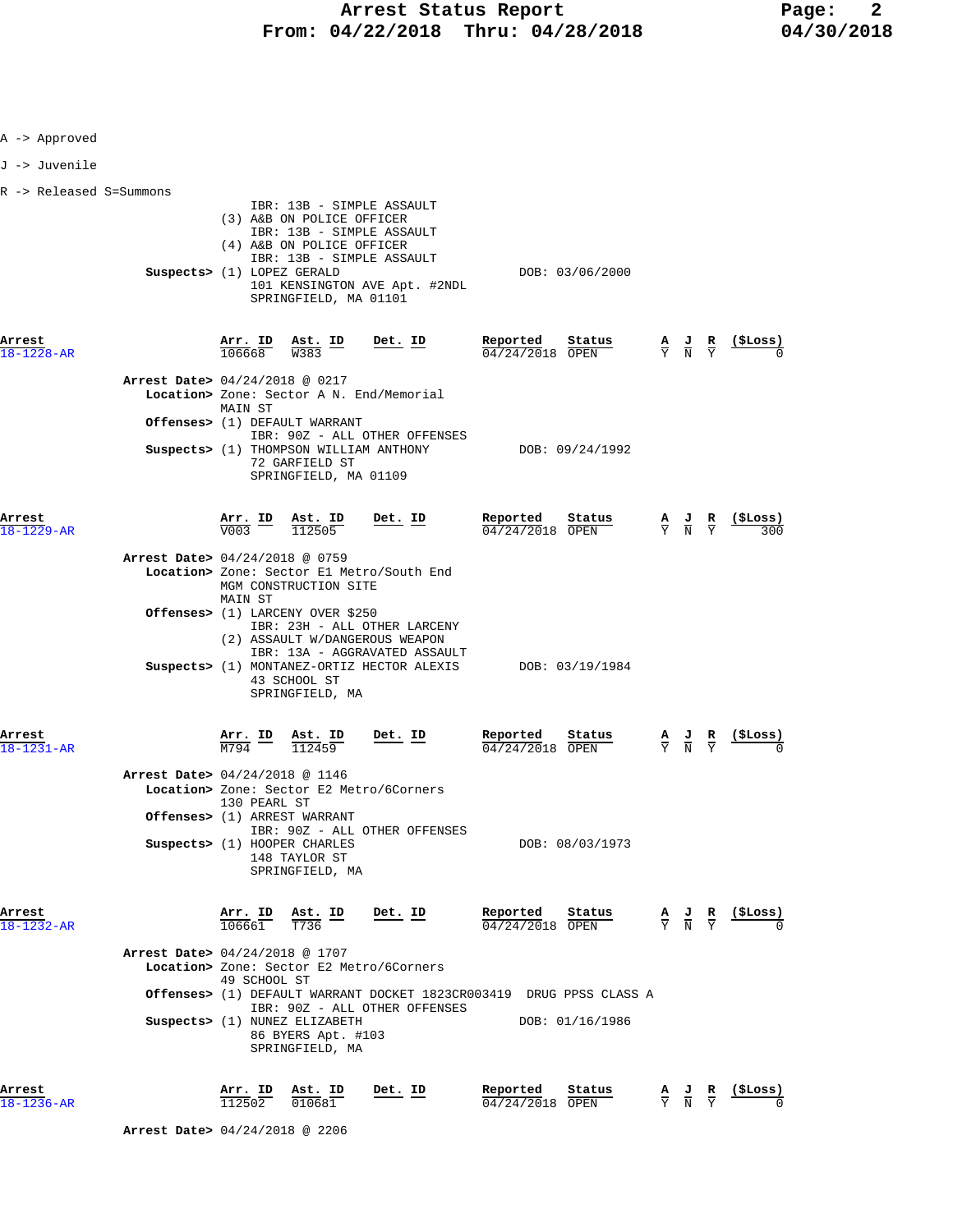| A -> Approved              |                                                                                                                                                                                                           |                                       |                                                                                                 |                                                                                                 |                                                               |
|----------------------------|-----------------------------------------------------------------------------------------------------------------------------------------------------------------------------------------------------------|---------------------------------------|-------------------------------------------------------------------------------------------------|-------------------------------------------------------------------------------------------------|---------------------------------------------------------------|
| J -> Juvenile              |                                                                                                                                                                                                           |                                       |                                                                                                 |                                                                                                 |                                                               |
| R -> Released S=Summons    | Location> Zone: Sector A N. End/Memorial<br>CARLSON RECOVERY                                                                                                                                              |                                       |                                                                                                 |                                                                                                 |                                                               |
|                            | 471 CHESTNUT ST<br>Offenses> (1) ASSAULT W/DANGEROUS WEAPON<br>IBR: 13A - AGGRAVATED ASSAULT<br>(2) THREAT TO COMMIT CRIME<br>IBR: 13C - INTIMIDATION                                                     |                                       |                                                                                                 |                                                                                                 |                                                               |
|                            | Suspects> (1) HUDERSKI SYLVESTER<br>148 TAYLOR ST<br>SPRINGFIELD, MA 01105                                                                                                                                | DOB: 02/07/1960                       |                                                                                                 |                                                                                                 |                                                               |
| Arrest<br>$18 - 1242 - AR$ | $\frac{\texttt{Arr.}}{\texttt{B497}}$ ID $\frac{\texttt{Ast.}}{\texttt{M467}}$<br><u>Det. ID</u>                                                                                                          | Reported<br>Status<br>04/25/2018 OPEN | $\frac{\mathbf{A}}{\mathbf{Y}}$ $\frac{\mathbf{J}}{\mathbf{N}}$ $\frac{\mathbf{R}}{\mathbf{Y}}$ |                                                                                                 | <u>(ŞLoss)</u>                                                |
|                            | Arrest Date> 04/25/2018 @ 0635<br>Location> Zone: Sector B2 Liberty Heights<br>17 BANBURY ST Apt. #3RD<br><b>Offenses&gt;</b> (1) FUGITIVE FROM JUSTICE ON COURT WARRANT<br>IBR: 90Z - ALL OTHER OFFENSES |                                       |                                                                                                 |                                                                                                 |                                                               |
|                            | Suspects> (1) MAHONES EDWIN<br>17 BANBURY ST Apt. #3RD<br>SPRINGFIELD, MA                                                                                                                                 | DOB: 06/26/1959                       |                                                                                                 |                                                                                                 |                                                               |
| Arrest<br>$18 - 1243 - AR$ | $\frac{\texttt{Arr.}}{\texttt{B497}}$ ID $\frac{\texttt{Ast.}}{\texttt{M467}}$<br><u>Det. ID</u>                                                                                                          | Reported<br>Status<br>04/25/2018 OPEN |                                                                                                 | $\frac{\mathbf{A}}{\mathbf{Y}}$ $\frac{\mathbf{J}}{\mathbf{N}}$ $\frac{\mathbf{R}}{\mathbf{Y}}$ | <u>(\$Loss)</u>                                               |
|                            | Arrest Date> 04/25/2018 @ 0709<br>Location> Zone: Sector F1 McKnight/Bay<br>191 MAYNARD ST<br><b>Offenses&gt;</b> (1) ARREST WARRANT #1823CR002689 RAPE OF A CHILD                                        |                                       |                                                                                                 |                                                                                                 |                                                               |
|                            | IBR: 90Z - ALL OTHER OFFENSES<br>Suspects> (1) DIAZ JESUS MANUEL<br>191 MAYNARD ST<br>SPRINGFIELD, MA 01109                                                                                               | DOB: 01/10/1970                       |                                                                                                 |                                                                                                 |                                                               |
| Arrest<br>$18 - 1246 - AR$ | Arr. ID Ast. ID<br>Det. ID<br>$111517$ $111463$                                                                                                                                                           | Reported<br>Status<br>04/25/2018 OPEN |                                                                                                 | $\frac{\mathbf{A}}{\mathbf{Y}}$ $\frac{\mathbf{J}}{\mathbf{N}}$ $\frac{\mathbf{R}}{\mathbf{Y}}$ | (ŞLoss)                                                       |
|                            | Arrest Date> 04/25/2018 @ 1740<br>Location> Zone: Sector E2 Metro/6Corners<br>56 WALNUT ST                                                                                                                |                                       |                                                                                                 |                                                                                                 |                                                               |
|                            | <b>Offenses&gt;</b> (1) ARREST WARRANT<br>IBR: 90Z - ALL OTHER OFFENSES<br>Suspects> (1) DAVIS JEREMIAH Y<br>76 FLORIDA ST<br>SPRINGFIELD, MA                                                             | DOB: 06/16/1987                       |                                                                                                 |                                                                                                 |                                                               |
| Arrest<br>$18 - 1247 - AR$ | $\frac{\texttt{Arr.}}{\texttt{B997}}$ $\frac{\texttt{lab}}{\texttt{R250}}$ $\frac{\texttt{ID}}{\texttt{R250}}$<br>Det. ID                                                                                 | Reported Status<br>$04/25/2018$ OPEN  |                                                                                                 |                                                                                                 | $\frac{A}{Y}$ $\frac{J}{N}$ $\frac{R}{Y}$ $\frac{($Loss)}{0}$ |
|                            | Arrest Date> 04/25/2018 @ 1920<br>Location> Zone: Sector E2 Metro/6Corners<br>92 FLORENCE ST                                                                                                              |                                       |                                                                                                 |                                                                                                 |                                                               |
|                            | <b>Offenses&gt;</b> (1) DEFAULT WARRANT<br>IBR: 90Z - ALL OTHER OFFENSES<br>(2) LICENSE SUSPENDED, OP MV WITH<br>IBR: 99 - TRAFFIC, TOWN BY-LAW OFFENSES                                                  |                                       |                                                                                                 |                                                                                                 |                                                               |
|                            | Suspects> (1) WILLIAMS MICHAEL VANJOLIA DOB: 07/04/1993<br>19 FLAGG ST<br>SPRINGFIELD, MA 01109                                                                                                           |                                       |                                                                                                 |                                                                                                 |                                                               |
| Arrest<br>$18 - 1250 - AR$ | $\frac{\texttt{Arr.}}{\texttt{M467}}$ ID $\frac{\texttt{Ast.}}{\texttt{B497}}$<br><u>Det. ID</u>                                                                                                          | Reported<br>Status<br>04/26/2018 OPEN |                                                                                                 | $\frac{\mathbf{A}}{\mathbf{Y}}$ $\frac{\mathbf{J}}{\mathbf{N}}$ $\frac{\mathbf{R}}{\mathbf{Y}}$ | ( <b>SLoss</b> )                                              |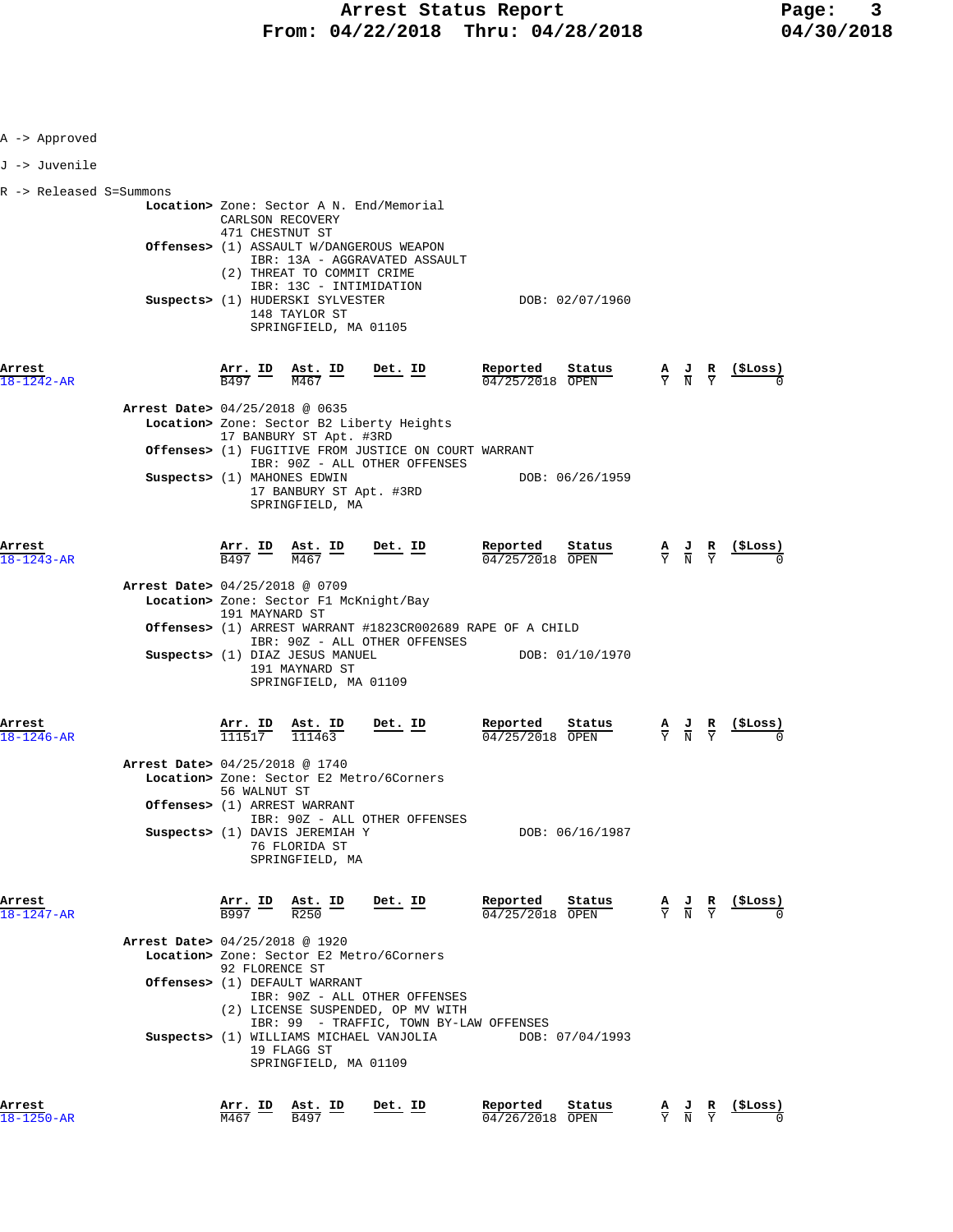| A -> Approved              |                                                                                                                                                                                                                                                                                                                                                 |                                         |                                                                                                                    |
|----------------------------|-------------------------------------------------------------------------------------------------------------------------------------------------------------------------------------------------------------------------------------------------------------------------------------------------------------------------------------------------|-----------------------------------------|--------------------------------------------------------------------------------------------------------------------|
| J -> Juvenile              |                                                                                                                                                                                                                                                                                                                                                 |                                         |                                                                                                                    |
| R -> Released S=Summons    | Arrest Date> 04/26/2018 @ 0925<br>Location> Jurisdiction: WESTFIELD<br>Zone: Out of City - In State<br>BASEMENT<br>62 GRANDVILLE RD Apt. #1ST<br><b>Offenses&gt;</b> (1) ARREST WARRANT #1823CR001711 LARCENY OF CREDIT CARD<br>IBR: 90Z - ALL OTHER OFFENSES<br>Suspects> (1) WALKER DYLAN<br>62 GRANVILLE RD Apt. #1ST<br>WESTFIELD, MA 01085 | DOB: 10/14/1991                         |                                                                                                                    |
| Arrest<br>18-1251-AR       | Det. ID<br>$\frac{\texttt{Arr.}}{\texttt{P642}}$ ID<br>Ast. ID<br>$\frac{1}{\sqrt{2131}}$<br>P131                                                                                                                                                                                                                                               | Reported<br>Status<br>04/26/2018 OPEN   | (ŞLoss)<br>$\frac{\mathbf{A}}{\mathbf{Y}}$ $\frac{\mathbf{J}}{\mathbf{N}}$ $\frac{\mathbf{R}}{\mathbf{Y}}$         |
|                            | Arrest Date> 04/26/2018 @ 1232<br>Location> Zone: Sector F1 McKnight/Bay<br>221 BAY ST Apt. #303<br>Offenses> (1) DEFAULT WARRANT<br>IBR: 90Z - ALL OTHER OFFENSES<br>Suspects> (1) COLON JUAN<br>221 BAY ST Apt. #A303<br>SPRINGFIELD, MA 01151                                                                                                | DOB: 11/09/1983                         |                                                                                                                    |
| Arrest<br>18-1252-AR       | Arr. ID Ast. ID<br>$Det$ . ID<br>112455<br><b>SPO</b>                                                                                                                                                                                                                                                                                           | Reported<br>Status<br>$04/26/2018$ OPEN | $\frac{\mathbf{A}}{\mathbf{Y}}$ $\frac{\mathbf{J}}{\mathbf{N}}$ $\frac{\mathbf{R}}{\mathbf{Y}}$<br>(ŞLoss)         |
|                            | Arrest Date> 04/26/2018 @ 1300<br>Location> Zone: Sector B1 Liberty Heights<br>299 CAREW ST<br>Offenses> (1) SHOPLIFTING BY CONCEALING MDSE<br>IBR: 23C - SHOPLIFTING<br>Suspects> (1) WATT JERMAINE KASSEEN<br>16 JASPER ST<br>SPRINGFIELD, MA                                                                                                 | DOB: 06/02/1977                         |                                                                                                                    |
| Arrest<br>18-1253-AR       | $Det$ . ID<br><u>Arr. ID</u><br>$\underline{\text{Ast.}}$ ID<br>112455<br><b>SPO</b>                                                                                                                                                                                                                                                            | Reported<br>Status<br>$04/26/2018$ OPEN | $\frac{A}{Y}$ $\frac{J}{N}$<br>$\frac{R}{Y}$                                                                       |
|                            | Arrest Date> 04/26/2018 @ 1300<br>Location> Zone: Sector B1 Liberty Heights<br>299 CAREW ST<br>Offenses> (1) SHOPLIFTING BY CONCEALING MDSE<br>IBR: 23C - SHOPLIFTING<br>Suspects> (1) FOURNIER ASHLEY<br>70 BELMONT AVE Apt. #1L<br>SPRINGFIELD, MA                                                                                            | DOB: 02/12/1992                         |                                                                                                                    |
| Arrest<br>$18 - 1254 - AR$ | <u>Arr. ID</u><br><u>Ast. ID</u><br><u>Det. ID</u><br>W328                                                                                                                                                                                                                                                                                      | Reported<br>Status<br>04/26/2018 OPEN   | (\$Loss)<br>$\frac{\mathbf{A}}{\mathbf{Y}}$ $\frac{\mathbf{J}}{\mathbf{N}}$ $\frac{\mathbf{R}}{\mathbf{N}}$        |
|                            | <b>Arrest Date&gt; 04/26/2018 @ 1700</b><br>Location> Zone: Sector I3 16Acr/Outer Bel<br>364 ALLEN PARK RD<br>Offenses> (1) TRESPASS                                                                                                                                                                                                            |                                         |                                                                                                                    |
|                            | IBR: 90J - TRESPASS OF REAL PROPERTY<br>(2) ARREST WARRANT<br>IBR: 90Z - ALL OTHER OFFENSES<br>Suspects> (1) CLAUDIO JOSUE<br>364 ALLEN PARK RD<br>SPRINGFIELD, MA 01118-2632                                                                                                                                                                   | DOB: 07/23/1978                         |                                                                                                                    |
| Arrest<br>$18 - 1256 - AR$ | Arr. ID<br>Ast. ID<br>Det. ID<br>103390<br>101483                                                                                                                                                                                                                                                                                               | Reported<br>Status<br>04/26/2018 OPEN   | (\$Loss)<br>$\frac{\mathbf{A}}{\mathbf{Y}}$ $\frac{\mathbf{J}}{\mathbf{N}}$ $\frac{\mathbf{R}}{\mathbf{N}}$<br>405 |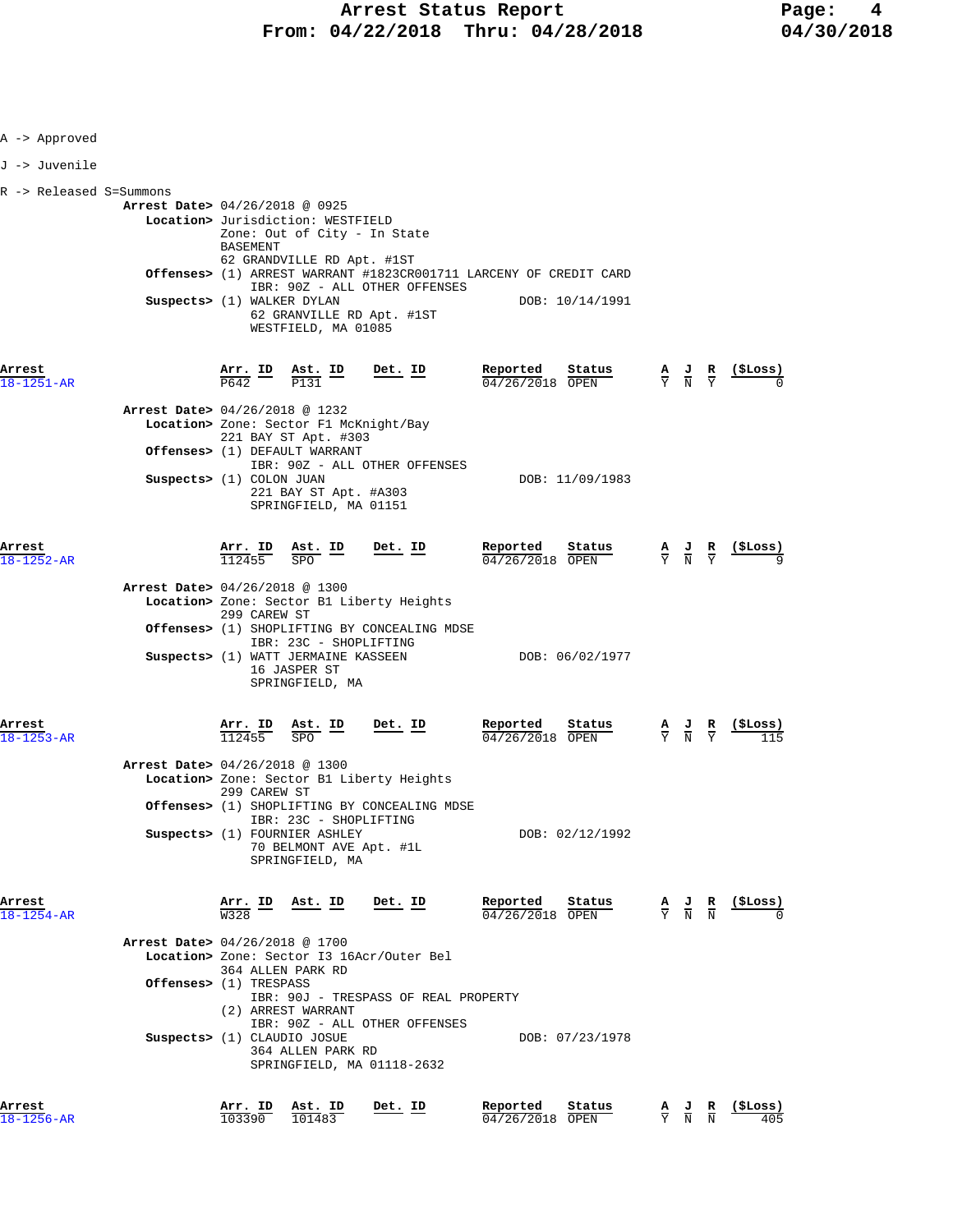| A -> Approved              |                                                                                                                                                         |                                                                                                              |                                                                                                                                                                                                               |                                                                          |                                                                                                 |                                                                                                          |
|----------------------------|---------------------------------------------------------------------------------------------------------------------------------------------------------|--------------------------------------------------------------------------------------------------------------|---------------------------------------------------------------------------------------------------------------------------------------------------------------------------------------------------------------|--------------------------------------------------------------------------|-------------------------------------------------------------------------------------------------|----------------------------------------------------------------------------------------------------------|
| J -> Juvenile              |                                                                                                                                                         |                                                                                                              |                                                                                                                                                                                                               |                                                                          |                                                                                                 |                                                                                                          |
| R -> Released S=Summons    | <b>Arrest Date&gt;</b> 04/26/2018 @ 1859<br>Suspects> (1) MARTIN JAMES H                                                                                | STOP & SHOP SUPERMARKET #2<br>1277 LIBERTY ST<br>IBR: 23C - SHOPLIFTING<br>69 MUZZY ST<br>CHICOPEE, MA 01020 | Location> Zone: Sector B2 Liberty Heights<br>Offenses> (1) SHOPLIFTING \$100+ BY ASPORTATION                                                                                                                  | DOB: 08/09/1986                                                          |                                                                                                 |                                                                                                          |
| Arrest<br>$18 - 1257 - AR$ | <u>Arr.</u> ID<br>$\frac{1125}{112501}$<br>Arrest Date> 04/26/2018 @ 1900                                                                               | $\frac{\texttt{Ast. ID}}{092919}$                                                                            | $Det. ID$                                                                                                                                                                                                     | Reported<br>$04/26/2018$ OPEN                                            |                                                                                                 | $\frac{\text{status}}{\text{OPEN}}$ $\frac{A}{Y}$ $\frac{J}{N}$ $\frac{R}{Y}$ $\frac{(\text{SLoss})}{0}$ |
|                            | 115 STATE ST<br>Offenses> (1) ARREST WARRANT<br>Suspects> (1) MALAVE CHARLIE                                                                            | 15 CRYSTAL AVE                                                                                               | Location> Zone: Sector El Metro/South End<br>IBR: 90Z - ALL OTHER OFFENSES<br>SPRINGFIELD, MA 01109-3724                                                                                                      | DOB: 06/09/1991                                                          |                                                                                                 |                                                                                                          |
| Arrest<br>$8 - 1259 - AR$  |                                                                                                                                                         | $\frac{\text{Arr.}}{112482}$ $\frac{\text{dst. ID}}{104282}$ Det. ID                                         |                                                                                                                                                                                                               | <u>Reported</u><br>Status<br>04/26/2018 OPEN                             |                                                                                                 | $\frac{A}{Y}$ $\frac{J}{N}$ $\frac{R}{Y}$ $\frac{($Loss)}{0}$                                            |
|                            | Arrest Date> 04/27/2018 @ 0037<br>Location> Zone: Sector H1 Forest Park<br>19 WARNER ST<br>Offenses> (1) DEFAULT WARRANT<br>Suspects> (1) HAYES SHANTEL | (2) HEROIN, POSSESS<br>HOMELESS<br>OTHER, UK                                                                 | IBR: 90Z - ALL OTHER OFFENSES<br>IBR: 35A - DRUG / NARCOTIC VIOLATIONS                                                                                                                                        | DOB: 04/29/1993                                                          |                                                                                                 |                                                                                                          |
| Arrest<br>$18 - 1260 - AR$ | $\frac{\texttt{Arr.}}{\texttt{S698}}$ ID                                                                                                                | $\frac{\text{Ast. ID}}{101947}$ Det. ID                                                                      |                                                                                                                                                                                                               | Reported<br>Status<br>04/27/2018 OPEN                                    | $\frac{A}{Y}$ $\frac{J}{N}$ $\frac{R}{Y}$                                                       |                                                                                                          |
|                            | Arrest Date> 04/27/2018 @ 0201<br>1459 MAIN ST                                                                                                          |                                                                                                              | Location> Zone: Sector El Metro/South End<br>Offenses> (1) FIREARM, CARRY WITHOUT LICENSE<br>IBR: 520 - WEAPON LAW VIOLATIONS<br>IBR: 520 - WEAPON LAW VIOLATIONS<br>(3) POSSESSION AMMO W/O ID (MACE + AMMO) | (2) FIREARM, DISCHARGE WITHIN 500 FT OF BLDG                             |                                                                                                 |                                                                                                          |
|                            | Suspects> (1) DEL ROSARIO VICTOR                                                                                                                        | CHICOPEE, MA 01013                                                                                           | IBR: 520 - WEAPON LAW VIOLATIONS<br>876 CHICOPEE ST Apt. #1FLR                                                                                                                                                | DOB: 03/03/1990                                                          |                                                                                                 |                                                                                                          |
| Arrest<br>$18 - 1261 - AR$ | 5698                                                                                                                                                    | Arr. ID Ast. ID<br>101947                                                                                    | Det. ID                                                                                                                                                                                                       | Reported<br>Status<br>$04/27/2018$ OPEN                                  | $\frac{\mathbf{A}}{\mathbf{Y}}$ $\frac{\mathbf{J}}{\mathbf{N}}$ $\frac{\mathbf{R}}{\mathbf{Y}}$ | $($ \$Loss)                                                                                              |
|                            | Arrest Date> 04/27/2018 @ 0201<br>1459 MAIN ST                                                                                                          |                                                                                                              | Location> Zone: Sector El Metro/South End<br>IBR: 90Z - ALL OTHER OFFENSES<br>(2) DRUG, POSSESS TO DISTRIB CLASS B<br>IBR: 35A - DRUG / NARCOTIC VIOLATIONS<br>(3) FALSE NAME/SSN, ARRESTEE FURNISH           | <b>Offenses&gt;</b> (1) ARREST WARRANT# 1823CR002061 FIREARMS VIOLATIONS |                                                                                                 |                                                                                                          |
|                            | Suspects> (1) RAMIREZ RAYMOND III                                                                                                                       |                                                                                                              | IBR: 90Z - ALL OTHER OFFENSES                                                                                                                                                                                 | DOB: 01/08/1988                                                          |                                                                                                 |                                                                                                          |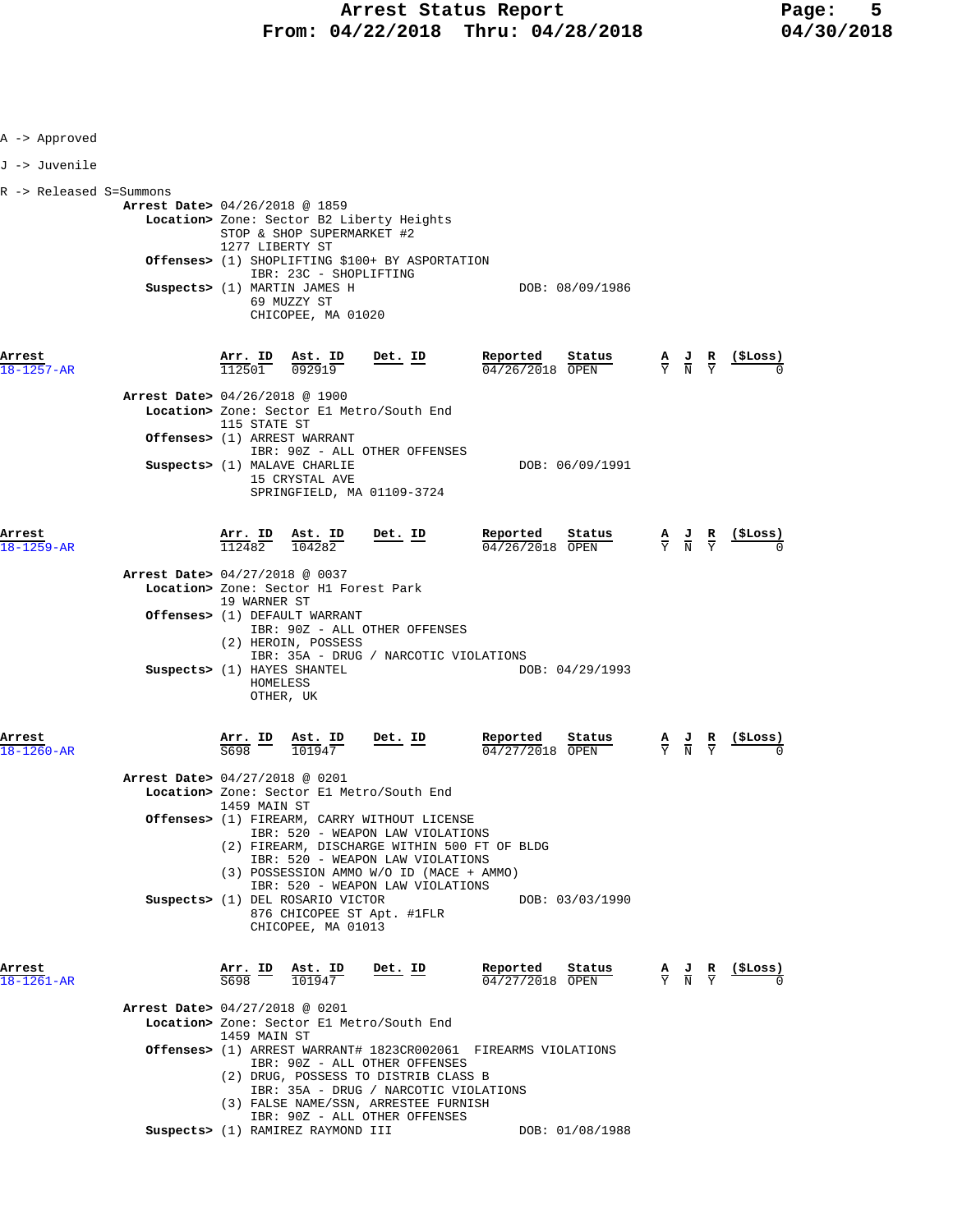|  | -> Approved |
|--|-------------|
|--|-------------|

J -> Juvenile

R -> Released S=Summons

876 CHICOPEE ST

CHICOPEE, MA 01030

| Arrest<br>$18 - 1264 - AR$     | Arr. ID<br>106661                        | Ast. ID<br>SPO                                                                                           | Det. ID                                                                                                                                                                                                                                                                                                                                                                                                                                                                                                                                          | Reported<br>04/27/2018 OPEN                  | Status          | $\frac{A}{Y}$ $\frac{J}{N}$                                                                     | R                                                                                               | (ŞLoss)         |
|--------------------------------|------------------------------------------|----------------------------------------------------------------------------------------------------------|--------------------------------------------------------------------------------------------------------------------------------------------------------------------------------------------------------------------------------------------------------------------------------------------------------------------------------------------------------------------------------------------------------------------------------------------------------------------------------------------------------------------------------------------------|----------------------------------------------|-----------------|-------------------------------------------------------------------------------------------------|-------------------------------------------------------------------------------------------------|-----------------|
| Arrest Date> 04/27/2018 @ 1750 | 271 CAREW ST                             |                                                                                                          | Location> Zone: Sector B1 Liberty Heights                                                                                                                                                                                                                                                                                                                                                                                                                                                                                                        |                                              |                 |                                                                                                 |                                                                                                 |                 |
|                                | (2) TRESPASS                             | Offenses> (1) A&B ON POLICE OFFICER                                                                      | IBR: 13B - SIMPLE ASSAULT                                                                                                                                                                                                                                                                                                                                                                                                                                                                                                                        |                                              |                 |                                                                                                 |                                                                                                 |                 |
|                                |                                          | (3) DISORDERLY CONDUCT<br>Suspects> (1) ROLDAN RAFAEL JR<br>84 FRONT Apt. #14<br>CHICOPEE, MA 01089-2744 | IBR: 90J - TRESPASS OF REAL PROPERTY<br>IBR: 90C - DISORDERLY CONDUCT<br>(4) Attempt to Disarm a Police Officer<br>IBR: 13A - AGGRAVATED ASSAULT                                                                                                                                                                                                                                                                                                                                                                                                 |                                              | DOB: 01/22/1988 |                                                                                                 |                                                                                                 |                 |
| Arrest<br>$18 - 1266 - AR$     |                                          |                                                                                                          | $\frac{\texttt{Arr. ID}}{106661}$ $\frac{\texttt{Ast. ID}}{T736}$ Det. ID                                                                                                                                                                                                                                                                                                                                                                                                                                                                        | Reported Status<br>$\frac{04}{27}{27}$       |                 | $\frac{\mathbf{A}}{\mathbf{Y}}$ $\frac{\mathbf{J}}{\mathbf{N}}$ $\frac{\mathbf{R}}{\mathbf{N}}$ |                                                                                                 |                 |
| Arrest Date> 04/27/2018 @ 2155 | WASHBURN ST                              |                                                                                                          | Location> Zone: Sector A N. End/Memorial                                                                                                                                                                                                                                                                                                                                                                                                                                                                                                         |                                              |                 |                                                                                                 |                                                                                                 |                 |
|                                |                                          |                                                                                                          | Offenses> (1) ARREST WARRANT DOCKET#1823CR001276 UNLIC. OP MV, LIGHTS VIO<br>IBR: 90Z - ALL OTHER OFFENSES                                                                                                                                                                                                                                                                                                                                                                                                                                       |                                              |                 |                                                                                                 |                                                                                                 |                 |
|                                |                                          | Suspects> (1) PERKINS ISABELL MICHAEL<br>38 LARKSPUR ST<br>SPRINGFIELD, MA 01107                         |                                                                                                                                                                                                                                                                                                                                                                                                                                                                                                                                                  |                                              | DOB: 04/27/1991 |                                                                                                 |                                                                                                 |                 |
| Arrest<br>$18 - 1269 - AR$     |                                          | $\frac{\text{Arr.}}{\text{B602}}$ ID $\frac{\text{Ast.}}{\text{K183}}$ ID Det. ID                        |                                                                                                                                                                                                                                                                                                                                                                                                                                                                                                                                                  | Reported Status<br>$\frac{04}{28/2018}$ OPEN | Status          |                                                                                                 | $\frac{\mathbf{A}}{\mathbf{Y}}$ $\frac{\mathbf{J}}{\mathbf{N}}$ $\frac{\mathbf{R}}{\mathbf{N}}$ | <u>(\$Loss)</u> |
| Arrest Date> 04/28/2018 @ 1445 | ROCHELLE ST                              |                                                                                                          | Location> Zone: Sector F2 Old&Upper Hill                                                                                                                                                                                                                                                                                                                                                                                                                                                                                                         |                                              |                 |                                                                                                 |                                                                                                 |                 |
|                                |                                          | Offenses> (1) DEFAULT WARRANT<br>Suspects> (1) HAINES DEVONNE<br>257 WILBRAHAM RD<br>SPRINGFIELD, MA     | IBR: 90Z - ALL OTHER OFFENSES                                                                                                                                                                                                                                                                                                                                                                                                                                                                                                                    |                                              | DOB: 08/29/1996 |                                                                                                 |                                                                                                 |                 |
| Arrest<br>$18 - 1270 - AR$     | $\frac{\texttt{Arr.}}{\texttt{B997}}$ ID | $\frac{\texttt{Ast. ID}}{\texttt{C802}}$                                                                 | Det. ID                                                                                                                                                                                                                                                                                                                                                                                                                                                                                                                                          | Reported<br>$04/28/2018$ OPEN                | Status          | $\frac{A}{Y}$ $\frac{J}{N}$ $\frac{R}{Y}$                                                       |                                                                                                 |                 |
| Arrest Date> 04/28/2018 @ 1755 |                                          |                                                                                                          |                                                                                                                                                                                                                                                                                                                                                                                                                                                                                                                                                  |                                              |                 |                                                                                                 |                                                                                                 |                 |
|                                | MAIN ST                                  |                                                                                                          | Location> Zone: Sector El Metro/South End                                                                                                                                                                                                                                                                                                                                                                                                                                                                                                        |                                              |                 |                                                                                                 |                                                                                                 |                 |
|                                |                                          | (5) UNINSURED MOTOR VEHICLE                                                                              | Offenses> (1) FIREARM WITHOUT FID CARD, POSSESS<br>IBR: 520 - WEAPON LAW VIOLATIONS<br>(2) POSSESSION AMMO W/O ID (MACE + AMMO)<br>IBR: 520 - WEAPON LAW VIOLATIONS<br>(3) UNLICENSED OPERATION OF MV<br>IBR: 99 - TRAFFIC, TOWN BY-LAW OFFENSES<br>(4) UNREGISTERED MOTOR VEHICLE<br>IBR: 99 - TRAFFIC, TOWN BY-LAW OFFENSES<br>IBR: 99 - TRAFFIC, TOWN BY-LAW OFFENSES<br>(6) NUMBER PLATE VIOLATION TO CONCEAL ID<br>IBR: 99 - TRAFFIC, TOWN BY-LAW OFFENSES<br>(7) LITTERING FROM A MOTOR VEHICLE<br>IBR: 99 - TRAFFIC, TOWN BY-LAW OFFENSES |                                              |                 |                                                                                                 |                                                                                                 |                 |

 **Suspects>** (1) GARCIA-OLAN ALBERT DOB: 08/26/1997